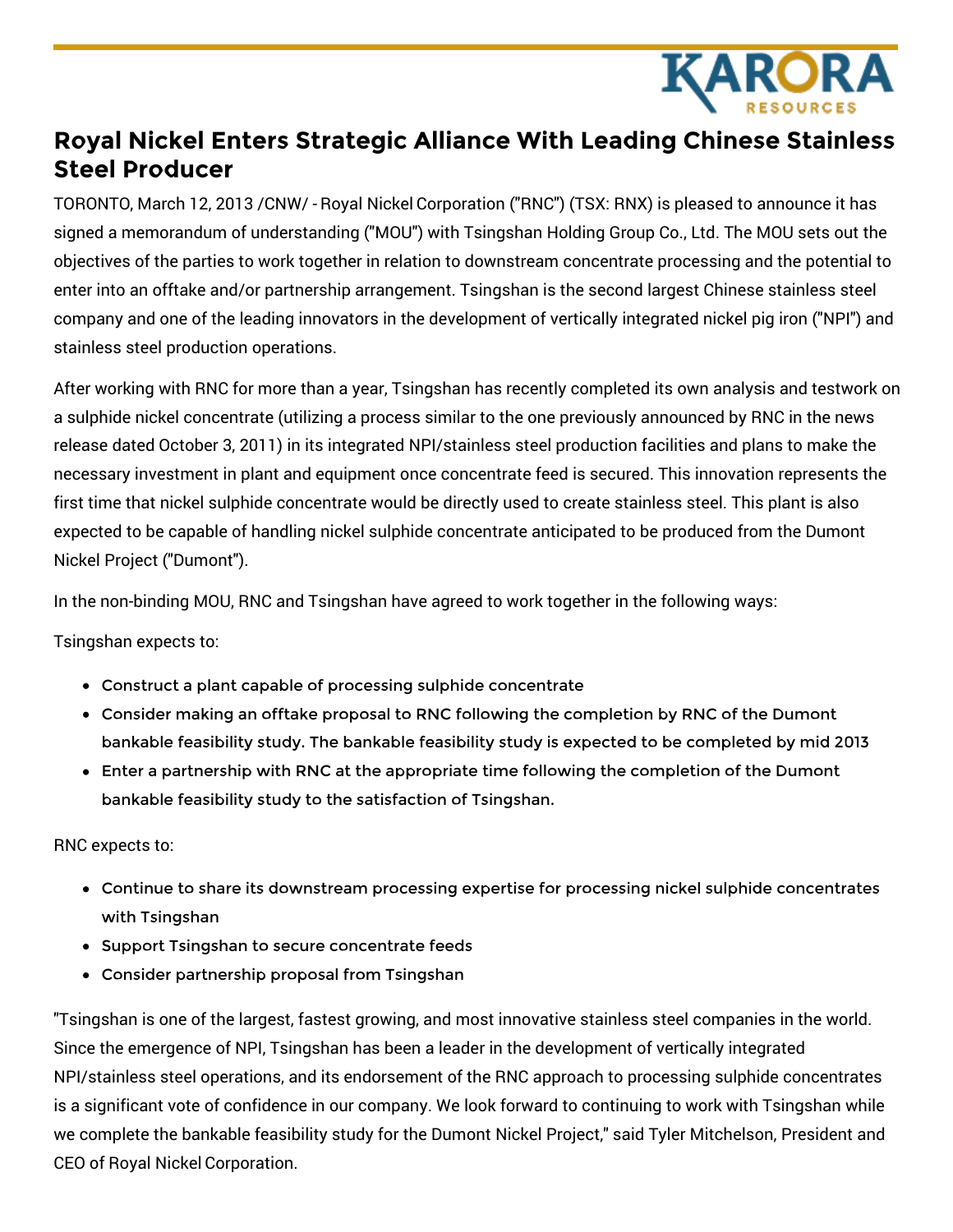"Royal Nickel has a highly experienced nickel industry management team and we are very pleased to have the opportunity to integrate this downstream concentrate process for nickel concentrate into our stainless steel business," said Mr. Xiang Guang Da, Chairman of Tsingshan Group. "We see great potential for the Dumont project to become a premier large scale and low-cost nickel mine and a great source of feed for our operations for many decades to come. Dumont's high grade, clean nickel concentrate is one of the ideal concentrates for use in our process."

## **About Tsingshan**

Tsingshan is China's second largest stainless steel company, its largest privately-held stainless steel producer and the world's largest producer of stainless steel long products. It is the largest and among the most innovative producers of NPI and the first company to construct large-scale integrated plants that produce stainless steel directly from laterite ore. Tsingshan has production facilities located in Zhejiang, Fujian, Shanghai, Guangdong and Henan, along with several joint ventures and associated businesses in Guangxi, Jiangsu, as well as the Philippines and Indonesia.

## **About Royal Nickel Corporation**

Royal Nickel Corporation is a mineral resource company focused primarily on the exploration, evaluation, development and acquisition of base metal and platinum group metal properties. RNC's principal asset is the Dumont Nickel Project strategically located in the established Abitibi mining camp, 25 kilometres northwest of Amos, Quebec. RNC has a strong management team and Board with over 100 years of mining experience in the nickel business at Inco and Falconbridge. RNC's common shares trade on the TSX under the symbol RNX.

## *Cautionary Statement Concerning Forward-Looking Statements*

*This news release contains "forward-looking information" including without limitation statements relating to the* objectives of the parties as set out in the MOU, the expected date by which RNC will complete a bankable feasibility *study and statements relating to concentrates anticipated to be produced at the Dumont project.*

*Forward-looking statements involve known and unknown risks, uncertainties and other factors which may cause the* actual results, performance or achievements of RNC to be materially different from any future results, performance or achievements expressed or implied by the forward-looking statements. The MOU is non-binding and there is therefore no assurance that the objectives set out in the MOU will be realized. Factors that could affect the ability of RNC to *complete the feasibility study include, among others, insufficient funds to complete the feasibility study and* unanticipated technical issues that affect the ability of RNC to complete the feasibility study. Factors that could affect the ability of RNC to produce concentrates at Dumont include, among others, third party opposition or government delays in the permitting process, the actual results of development or construction activities; project delays; inability to *raise the funds necessary to achieve development; general business, economic, competitive, political and social* uncertainties; future prices of metals; availability of alternative nickel sources or substitutes; actual nickel recovery; conclusions of economic evaluations; changes in project parameters as plans continue to be refined; accidents, labour disputes and other risks of the mining industry; political instability, terrorism, insurrection or war. For a more detailed